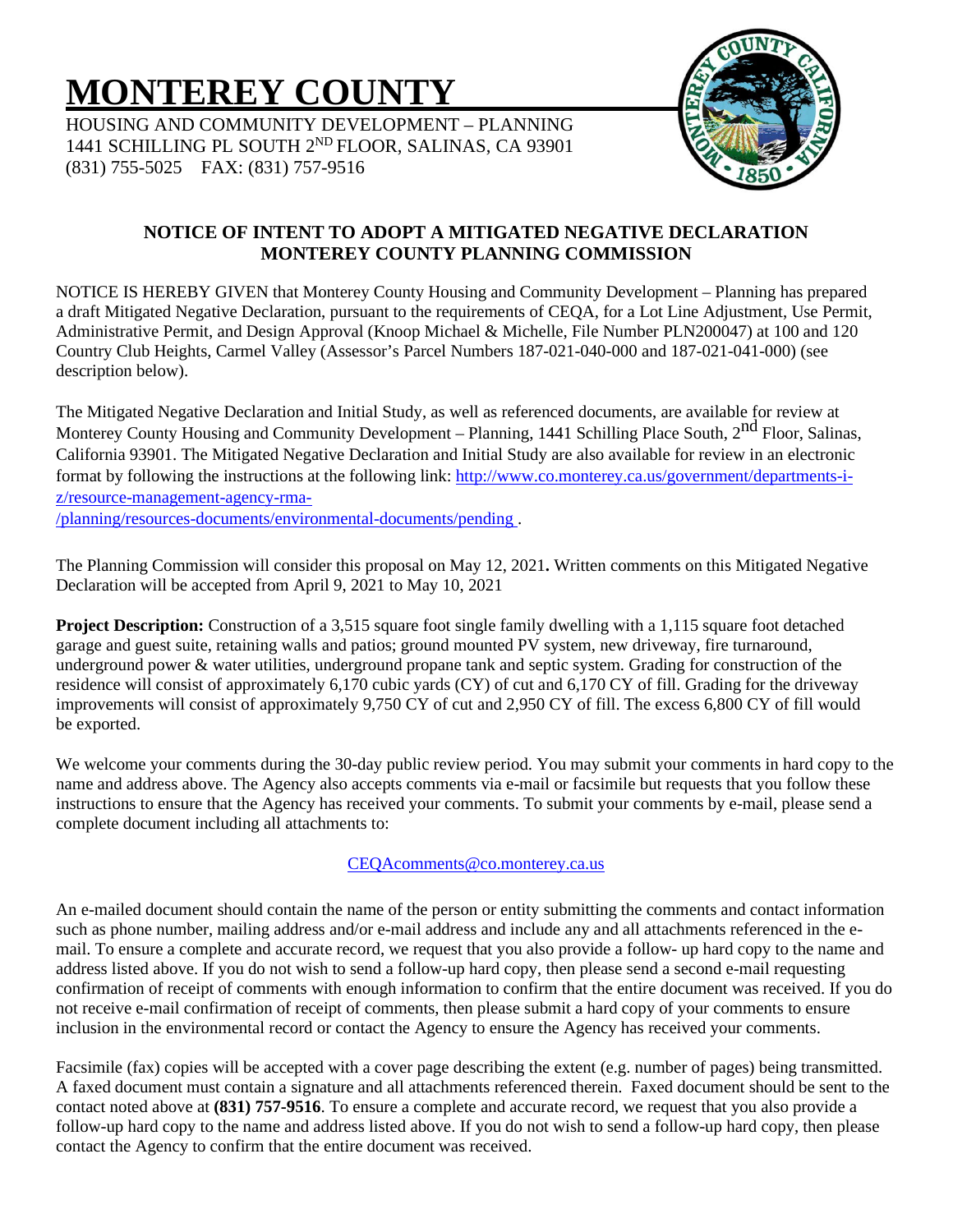#### **Page 2**

**For reviewing agencies**: Housing and Community Development – Planning requests that you review the enclosed materials and provide any appropriate comments related to your agency's area of responsibility. The space below may be used to indicate that your agency has no comments or to state brief comments. In compliance with Section 15097 of the CEQA Guidelines, please provide a draft mitigation monitoring or reporting program for mitigation measures proposed by your agency. This program should include specific performance objectives for mitigation measures identified (CEQA Section 21081.6(c)). Also inform this Agency if a fee needs to be collected in order to fund the mitigation monitoring or reporting by your agency and how that language should be incorporated into the mitigation measure.

All written comments on the Initial Study should be addressed to:

County of Monterey Housing and Community Development Attn: Erik Lundquist, Chief of HCD-Planning 1441 Schilling Pl South 2<sup>nd</sup> Floor Salinas, CA 93901

Re: KNOOP; File Number PLN200047

From: Agency Name:

| <b>Contact Person:</b> |  |
|------------------------|--|
| Phone Number:          |  |

- No Comments provided
- Comments noted below
- Comments provided in separate letter

COMMENTS: